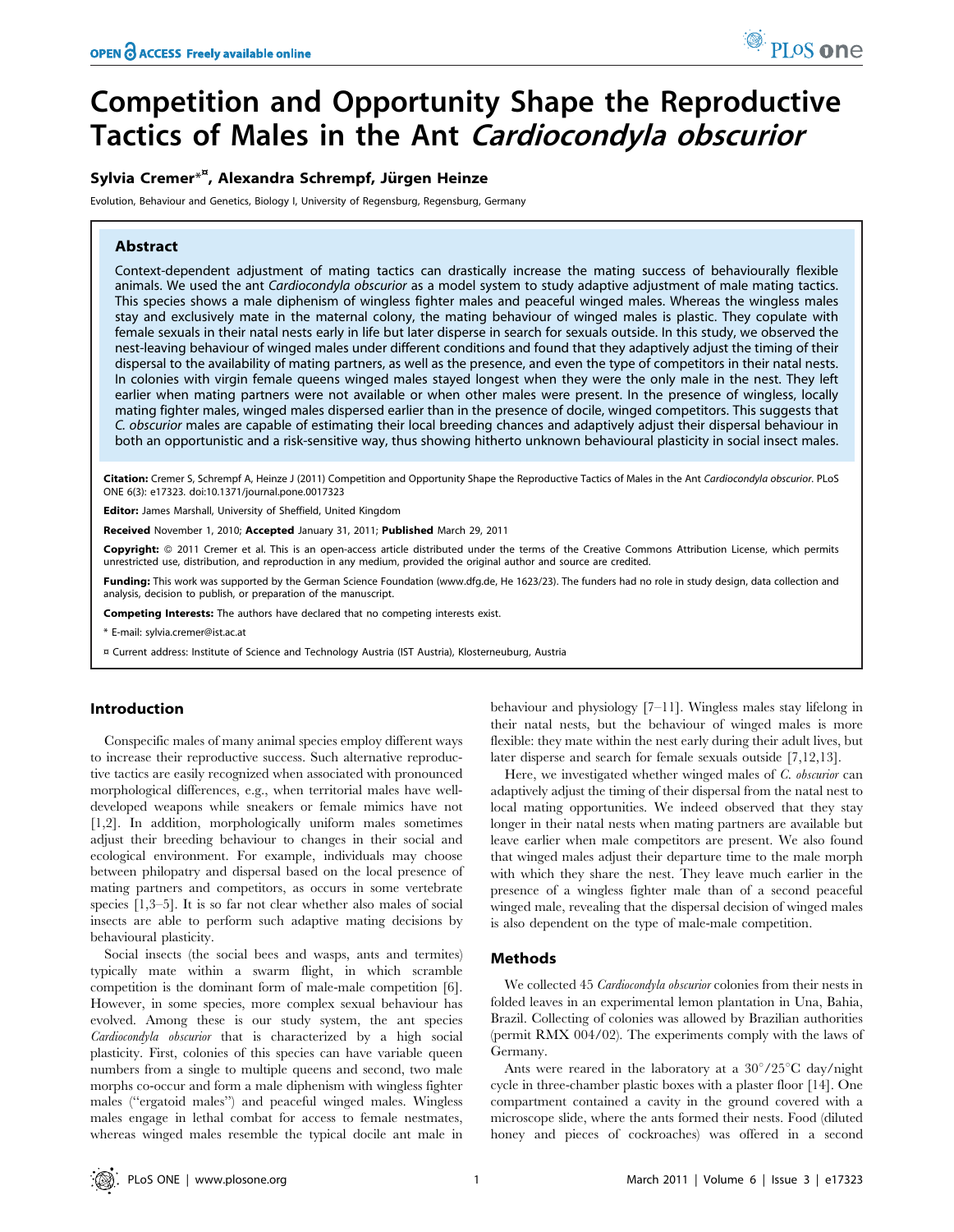compartment, and a third contained a water resource. The three compartments were connected by small holes (0.5 cm in diameter), which allowed free moving of all castes between the different parts.

Behavioural observations were performed in small subcolonies obtained from these stock colonies, each containing one reproductive queen, 10–20 workers, 10–15 brood items (larvae, pupae), and a varying number of sexuals: female sexuals (i.e. virgin young queens), wingless males and winged males; as specified for each experiment. We first investigated when winged males leave a nest containing several (5–7) virgin female sexuals when they are a) the only male in the colony  $(n = 10$  replicates), b) share it with another winged male  $(n=9)$ , or c) share it with an aggressive ergatoid male  $(n = 9)$ . In each experimental nest, the focal winged male was present as a pigmented pupa, i.e. one or two days prior to emergence, while the other males were already present as 1–2 day old adults when the focal male eclosed. To differentiate between the two winged males (setup b), we clipped the wings of the non-focal winged male (scissors B-41, Bioform). After the winged male had emerged, its location inside the nest box was checked daily. The first instance during which focal winged males were observed to move to the food or water compartment was defined as the time of dispersal. In all cases, the non-focal males (be it winged or wingless) had not left the nest at the time of nest leaving of the focal males. Previous studies had revealed that once a winged male has left the nest compartment it never returned into it. When experimentally placed back into the nest it either left again within several hours or was killed by the workers of the colony (S.C., unpublished data). The behaviour that wingless males would show to their winged nest males after their switchpoint towards nest-leaving can therefore not directly be observed.

To determine the effect of female sexuals on the timing of dispersal we added two treatments without female sexuals, i.e., experimental colonies contained only an old reproductive queen, workers and brood, and either a wingless male in addition to the focal winged male  $(n = 12)$ , or no other male  $(n = 17)$ . Unfortunately, due to the limited number of winged males we could not set up additional setups without female sexuals but with two winged males.

Independence of data points within the five groups was assured by using different source colonies as donors for each replicate. Statistical tests for independent sampling were applied to test for differences between groups as we used a different subcolony for each observed winged male (and did not re-use existing subcolonies). We performed a One Way ANOVA to test for the difference between dispersal time of winged males when alone, with another winged male, or a wingless male, and a Two Way ANOVA to compare the effect of the presence or absence of both a wingless male or female mating partners, as well as their interaction. Pairwise comparisons between groups were performed by a posthoc SNK test. Normality and equal variance tests were passed in both analyses. As we re-used two groups (winged male alone and winged plus wingless male in the presence of female sexuals) in both analyses, we performed a Bonferroni correction and adjusted our significance level  $\alpha$  to 0.025 for both analyses. All statistical analyses were performed with Sigma Stat 2.03.

### Results

Winged males left colonies with virgin female sexuals  $19.3 \pm 6.7$ (mean  $\pm$  s.d.) days after emergence when they were the only male in the nest. They left the nest approximately five days earlier  $(14.0\pm3.2$  days) when sharing it with a second winged male and yet another five days earlier  $(9.0\pm3.8$  days) when they competed with a wingless male (Fig. 1A; ANOVA,  $F_{2,25} = 10.39$ ,  $P < 0.001$ ;



Figure 1. Dispersal time of winged Cardiocondyla males from **their natal nest. A**) In the presence of virgin queens, winged males stayed longer in the colony when being the single male in the colony (white) than when another male was present. They emigrated earlier when the second male was a wingless fighter male (black) than when it was a peaceful winged male (grey; mean  $\pm$  s.d., significance groups marked with different letters). B) In the presence of a wingless fighter male, winged males always left the nest early. They prolonged their stay in nests without a wingless male only when virgin female sexuals were present (mean  $\pm$  s.d., significance groups marked with different letters). doi:10.1371/journal.pone.0017323.g001

pairwise SNK posthoc tests: all significant). As reported previously, winged males readily mated with the female sexuals and achieved a similar copulation frequency as wingless males [13].

In the absence of female sexuals, winged males left the nest after  $12.7\pm5.0$  days when they were the only male in the colony and after  $10.8\pm6.5$  days when they shared the nest with a wingless male. When comparing the timing of dispersal between colonies with and without female sexuals, we found that the presence of female sexuals delays dispersal by winged males only if no wingless males are present (Fig. 1B). This is indicated by the significant interaction term in a Two Way ANOVA (effect of presence/absence of wingless males:  $F_{1,47} = 13.29$ ,  $P<0.001$ ; effect of presence/absence of female sexuals:  $F_{1,47} = 2.15$ ,  $P = 0.15$ ; interaction wingless males and female sexuals:  $F_{1,47} = 6.31$ , P<0.016). The effect of female mating partners on the dispersal of winged males is thus context-dependent.

We did not observe aggressive interactions among males of either morph or between males and workers or queens, suggesting that males independently adjust the timing of dispersal in response to their social environment.

#### **Discussion**

Our data show that winged males of Cardiocondyla obscurior adjust their reproductive behaviour to mating opportunities and the presence and type of male competitors. Winged males left the nest later when they were the only male in a colony than when other males were present. They stayed significantly longer in the natal nest in the presence of another docile winged male than in the presence of a wingless fighter male. This reflects different degrees of male-male competition. Whereas winged competitors only